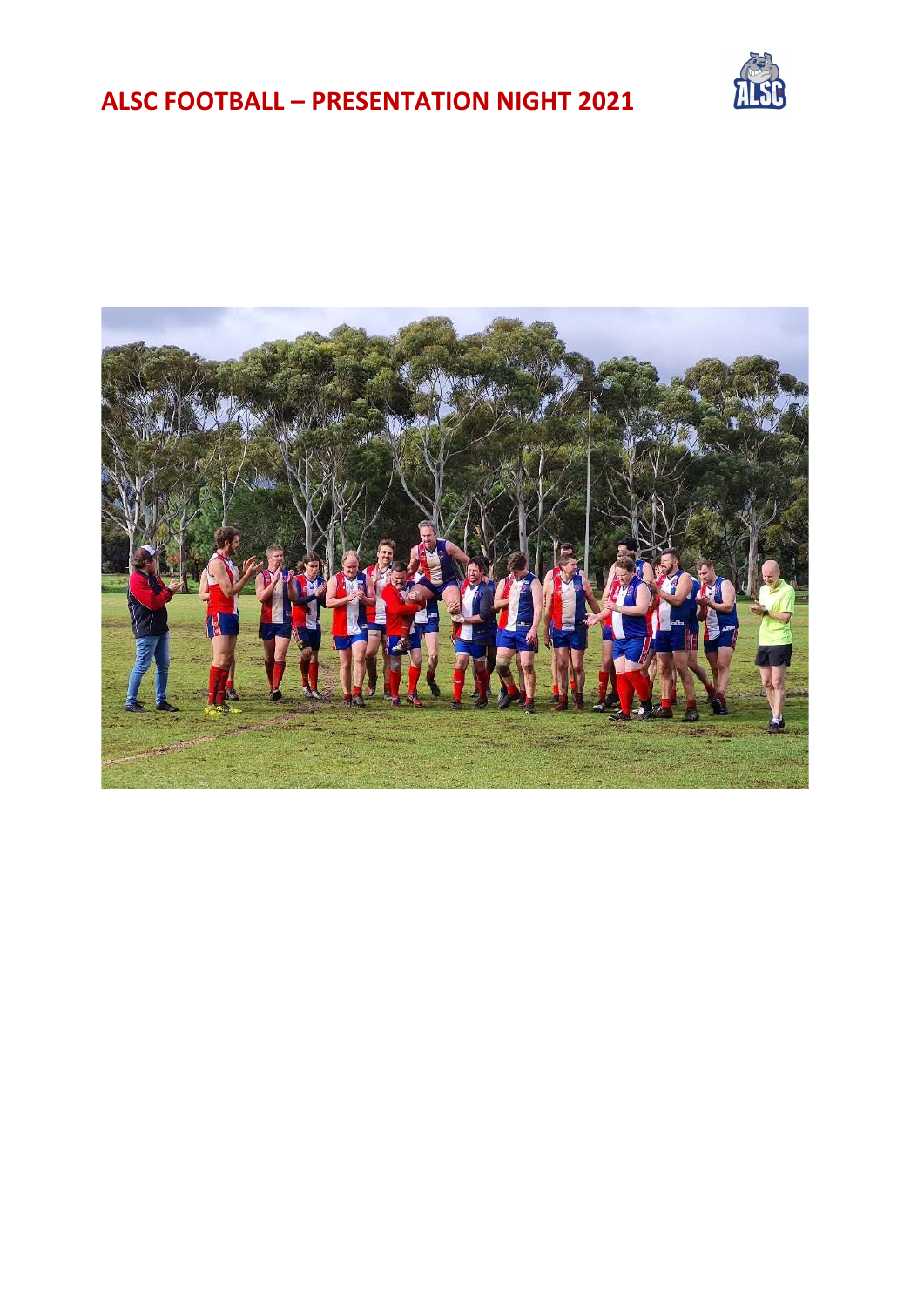# ALSC FOOTBALL - TEAM STATISTICS 2021



# A Grade

| Coach:                  | Matt Whitford                |
|-------------------------|------------------------------|
| <b>Assistant Coach:</b> | Joh Duffield & Brendan Kupke |
| Captain:                | James Zubrinich              |
| <b>Team Manager:</b>    | <b>Riley Blackwell</b>       |
| <b>Runner:</b>          | Jason Evans                  |
| Division 7:             | Finished 4 <sup>th</sup>     |

### Best and Fairest Votes:

| 1             | 51 | Andrew Wilson         |
|---------------|----|-----------------------|
| $\mathcal{P}$ | 36 | Corey White           |
| 3             | 31 | Ashley Goodall        |
| 4             | 29 | Rowan Miegel          |
| 5             | 24 | Thomas Kowald         |
| 6             | 19 | Samuel Bushaway       |
|               | 19 | James Zubrinich       |
| 8             | 17 | <b>Timothy Kidney</b> |
| ٩             | 15 | Michael O'Sullivan    |
| 10            | 12 | Justin Tscharke       |

### Goals:

| 45     | Rowan Miegel      |
|--------|-------------------|
| 24     | Ashley Goodall    |
|        | Chris Scholefield |
| 20     | Thomas Kowald     |
| Games: |                   |

| 17 | James Zubrinich      |
|----|----------------------|
| 16 | <b>Thomas Kowald</b> |
| 15 | Ashley Goodall       |
|    | Andrew Wilson        |

### Association Votes:

- 16 Andrew Wilson (2nd)
- 15 Rowan Miegel (4th)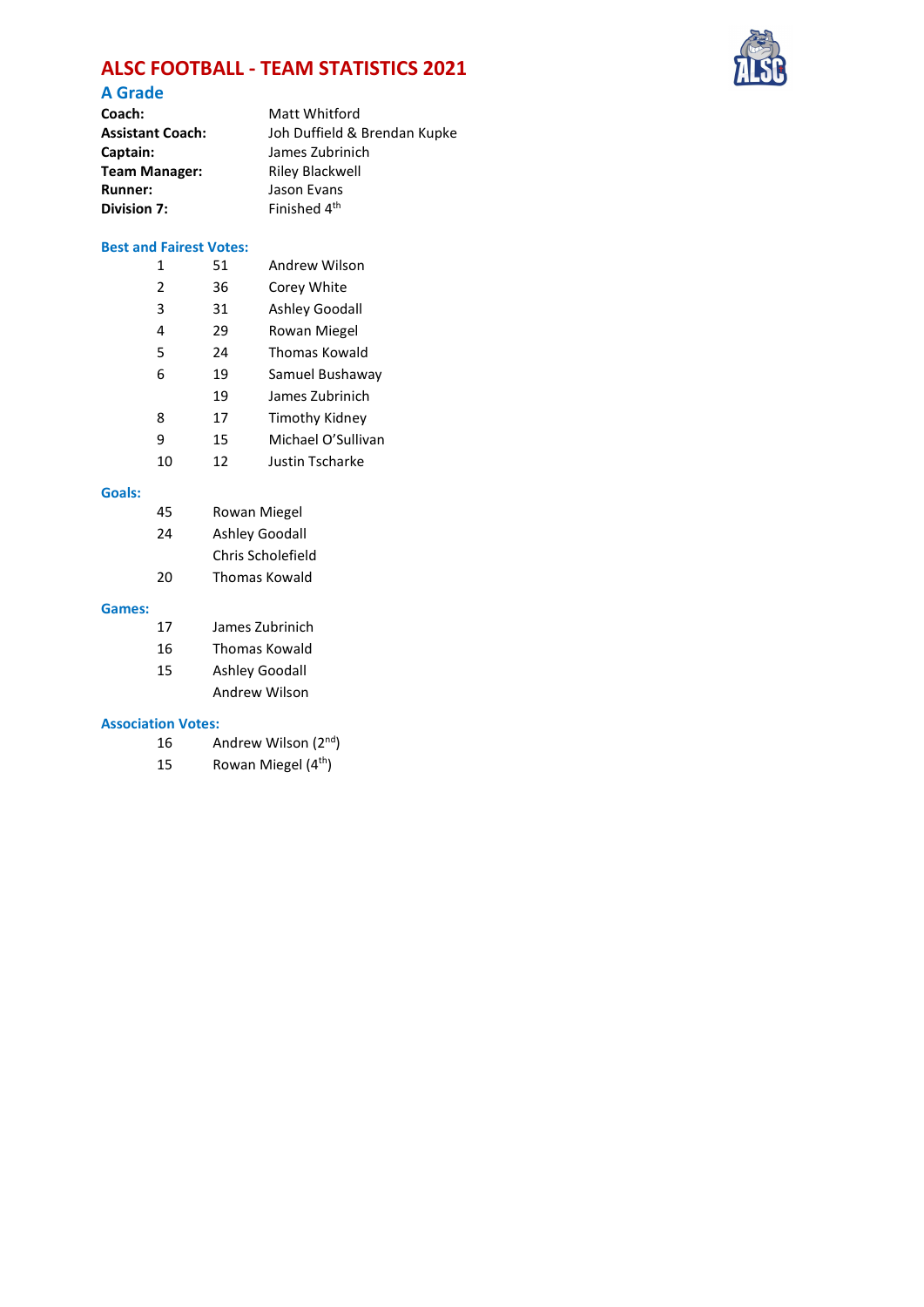# ALSC FOOTBALL - TEAM STATISTICS 2021



### B Grade

| Coach:                      | Liam Boschen  |
|-----------------------------|---------------|
| Captain:                    | Sam Heavyside |
| Team Manager:               | Josh West     |
| <b>Runner:</b>              | Trevor Jenke  |
| <b>Division 7 Reserves:</b> | Finished 3rd  |

#### Best and Fairest Votes:

| 1              | 33 | Joel Clarke            |
|----------------|----|------------------------|
| $\overline{2}$ | 30 | Jordan Sarti           |
| 3              | 25 | Joshua Stone           |
|                | 25 | <b>William Fleming</b> |
| 5              | 21 | <b>Thomas Sekay</b>    |
| 6              | 15 | Craig Bentley          |
| 7              | 12 | Daniel Hodgson         |
|                | 12 | Mark Richardson        |
|                | 12 | Michael Menz           |

- 
- 12 Tobias Flett

### Goals:

| 31 | Joel Clarke          |
|----|----------------------|
|    | <b>Ayrton Seneca</b> |
| 29 | Michael Menz         |

21 Mathew Stancl

#### Games:

| 17 | Joel Clarke          |
|----|----------------------|
|    | <b>Tobias Flett</b>  |
| 16 | <b>Ayrton Seneca</b> |
| 15 | <b>Ashley Butler</b> |
|    | Michael Menz         |

#### Association Votes:

- 18 Joel Clarke (equal  $1<sup>st</sup>$ )
- 11 Craig Bentley (equal 4<sup>th</sup>)
- 8 Thomas Sekay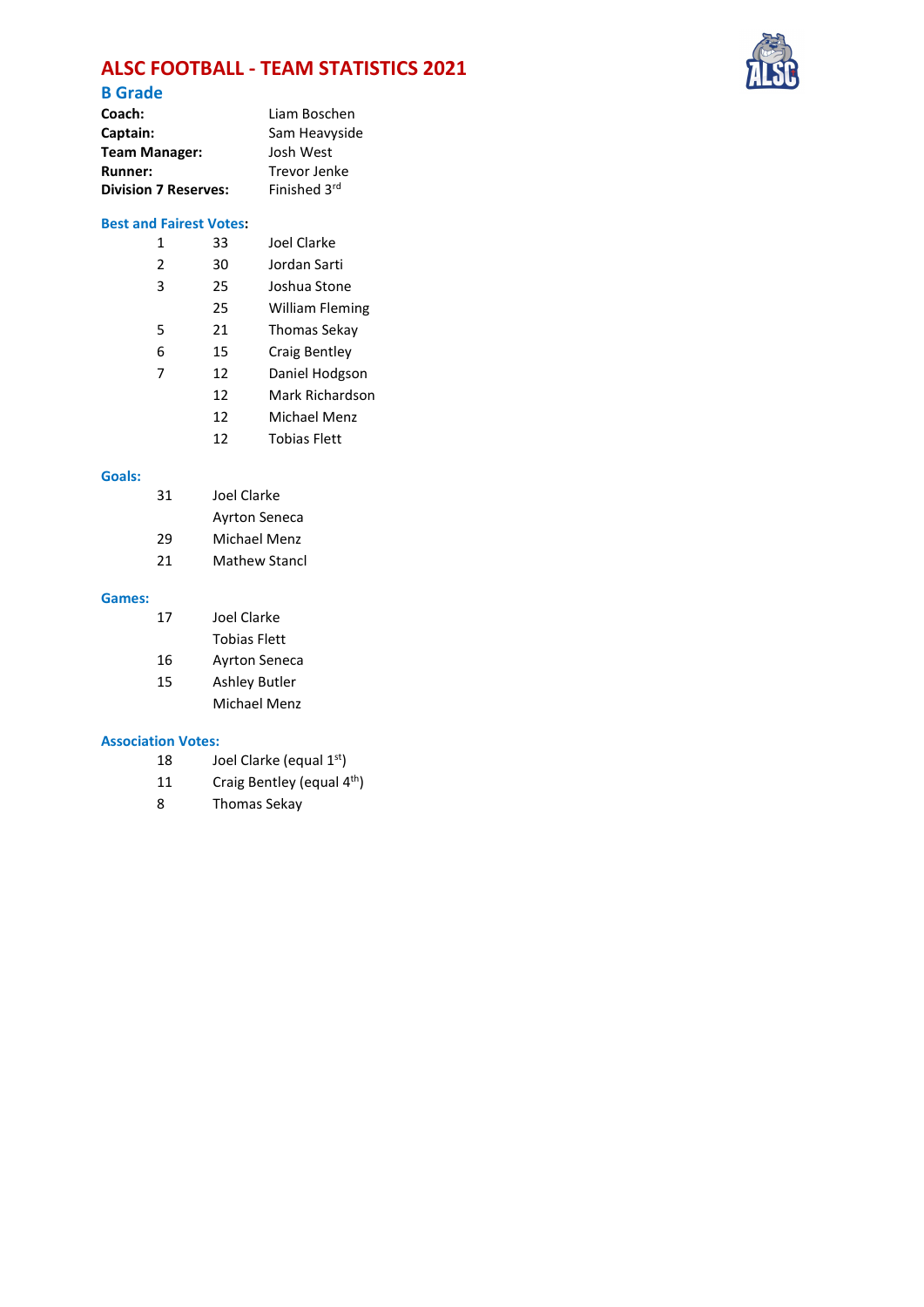# ALSC FOOTBALL - TEAM STATISTICS 2021



## C Grade

| Coach:          | <b>Matt Verner</b>       |
|-----------------|--------------------------|
| <b>Captain:</b> | Jed Dobre                |
| Team Manager:   | Alex Rochow              |
| <b>Runner:</b>  | Peter Taylor             |
| Division C7:    | Finished 5 <sup>th</sup> |
|                 |                          |

### Best and Fairest Votes:

| 1              | 60 | Jack Robinson   |
|----------------|----|-----------------|
| $\mathfrak{p}$ | 48 | Aden Miegel     |
| 3              | 23 | Justin Tscharke |
| 4              | 20 | David Hodges    |
|                | 20 | Samuel Nitschke |
| 6              | 19 | Mark McFarlane  |
| 7              | 17 | Craig Spencer   |
| 8              | 14 | Keenan Dreckow  |
| q              | 13 | Daniel Kupke    |
| 10             | 12 | Lachlan Sharrad |

### Goals:

|        | 38 | David Hodges |
|--------|----|--------------|
|        | 25 | Aden Miegel  |
|        | 24 | Jed Dobre    |
| Games: |    |              |
|        | 17 | Aden Miegel  |

 Harry Van Der Lende 16 Jed Dobre

### Association Votes:

20 Aden Miegel (3rd)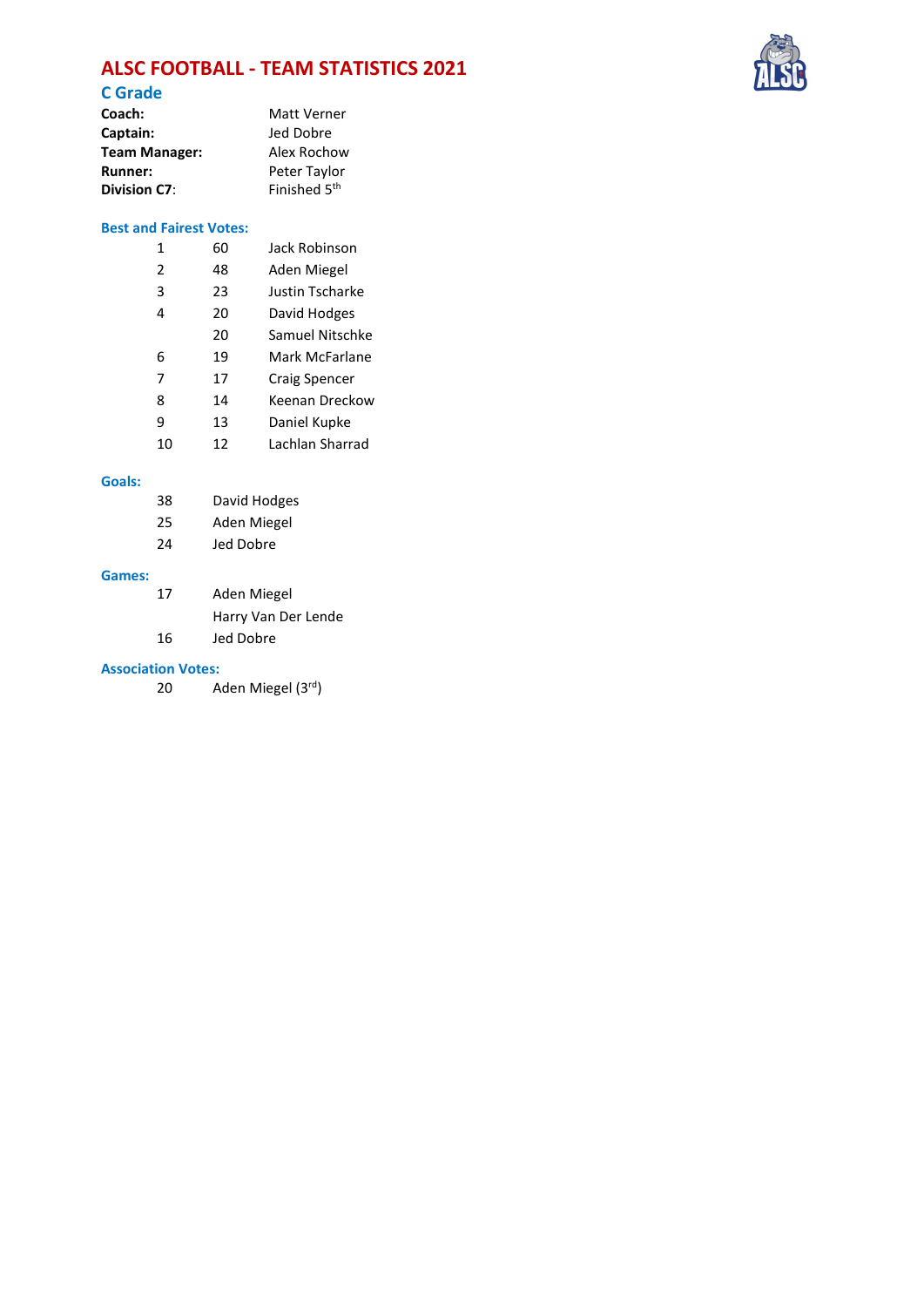# ALSC FOOTBALL - MILESTONES 2021



### Milestones:

| <b>50 Games</b>      | <b>Round</b> |
|----------------------|--------------|
| <b>Riley Mewett</b>  | 2            |
| <b>Craig Spencer</b> | 8            |
| James Wallace        | 12           |
| Samuel Bushaway      | 13           |
| 100 Games            | <b>Round</b> |
| <b>Rowan Miegel</b>  | 5            |
| Mitchell Boschen     | 8            |
| Nicholas Lane        | 11           |
| Joel Clarke          | 13           |
| <b>Tobias Flett</b>  | 17           |
| <b>150 Games</b>     | <b>Round</b> |
| Caleb Hoklas         | 10           |
| <b>Thomas Kowald</b> | 18           |
| 200 Games            | <b>Round</b> |
| <b>Mathew Stancl</b> | 18           |
| 250 Games            | <b>Round</b> |
| Aden Miegel          | 4            |
| Mark McFarlane       | 12           |
|                      |              |

## Most Club Goals

David Hodges 54

### Players Numbers for 2021:

Total Players 108 (96 in 2020, 112 in 2019, 119 in 2018, 107 in 2017, 128 in 2016)

Total Players A Grade 46 (35 in 2020, 45 in 2019, 45 in 2018, 37 in 2017, 50 in 2016)

Total Players B Grade 66 (57 in 2020, 62 in 2019, 59 in 2018, 53 in 2017, 64 in 2016)

Total Players C Grade 70 (47 in 2020, 62 in 2019, 68 in 2018, 63 in 2017, 73 in 2016)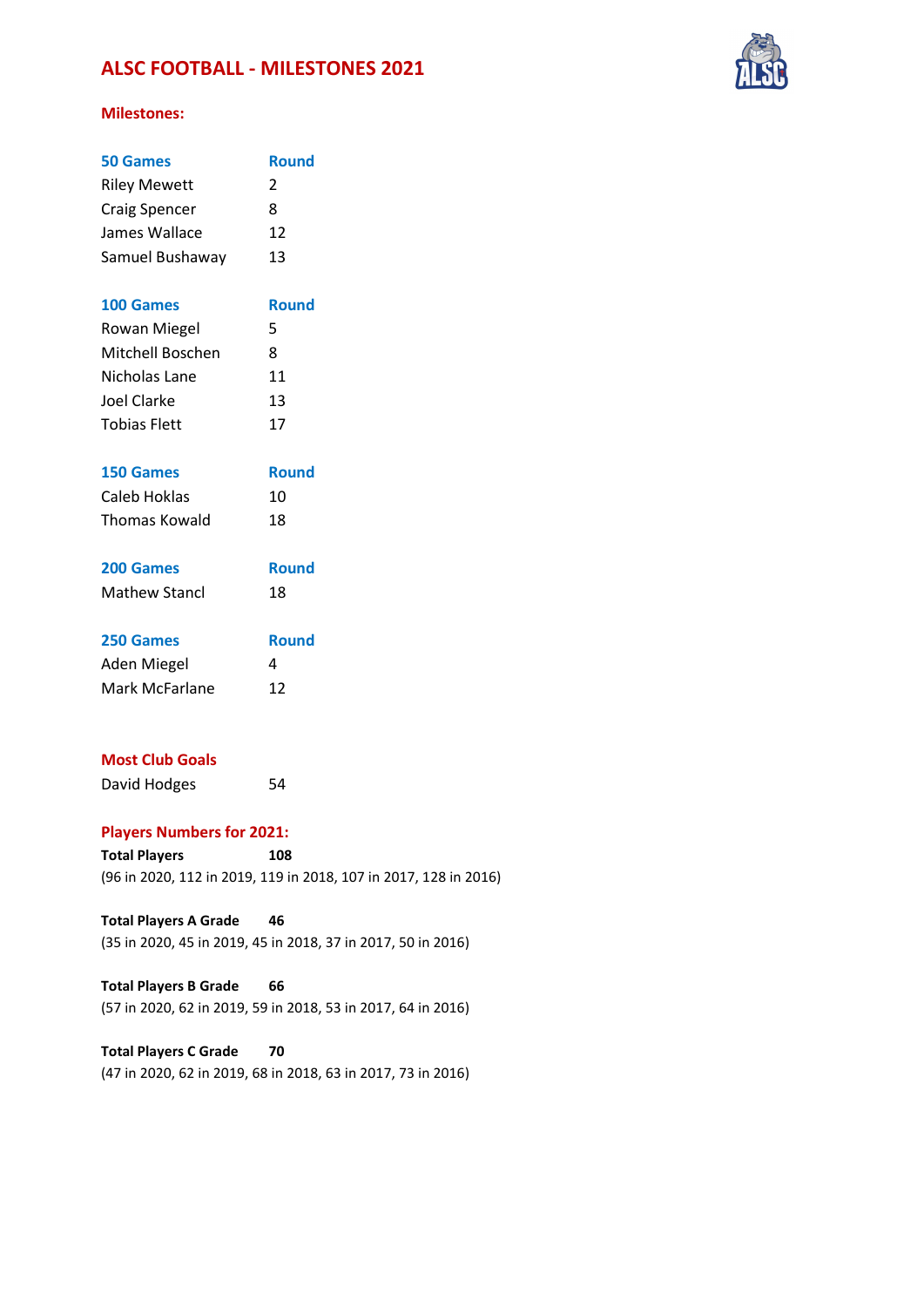

# ALSC FOOTBALL – PLAYER STATISTICS 2021

|                          | 2021         |                |                |                | <b>CLUB TOTAL</b> |              |              |  |
|--------------------------|--------------|----------------|----------------|----------------|-------------------|--------------|--------------|--|
| <b>NAME</b>              | <b>GRADE</b> | <b>GAMES</b>   | <b>GOALS</b>   | <b>VOTES</b>   | <b>GAMES</b>      | <b>GOALS</b> | <b>VOTES</b> |  |
| ABRAHAMSON, KYLE         | BС           | 15             | 4              | 6              | 15                | 4            | 6            |  |
| ALLEN, JASON             | BС           | 16             | $\mathbf{1}$   | 0              | 16                | 1            | 0            |  |
|                          |              |                |                |                |                   |              |              |  |
| <b>BABOLKA, SCOTT</b>    | ABC          | 7              | $\mathbf{1}$   | 8              | 140               | 46           | 105          |  |
| <b>BECROFT, MATTHEW</b>  | C            | 4              | 0              | 3              | 4                 | 0            | 3            |  |
| BENNETT, JASON           | B            | 5              | 3              | 6              | 13                | 6            | 12           |  |
| <b>BENTLEY, CRAIG</b>    | В            | 13             | 5              | 15             | 137               | 37           | 200          |  |
| <b>BLACK, TYSON</b>      | AB           | 10             | $\mathbf{0}$   | 3              | 33                | 2            | 5            |  |
| <b>BOSCHEN, MITCHELL</b> | ABC          | 17             | $\overline{2}$ | 17             | 110               | 33           | 105          |  |
| BRAIDWOOD, SAM           | AB           | 5              | 6              | 0              | 5                 | 6            | 0            |  |
| BROWN, JACOB             | AB           | 10             | 13             | $\overline{7}$ | 35                | 77           | 69           |  |
| BUSHAWAY, SAMUEL         | AB           | 15             | 5              | 21             | 56                | 14           | 50           |  |
| <b>BUTLER, ASHLEY</b>    | ВC           | 17             | 7              | 13             | 17                | 7            | 13           |  |
|                          |              |                |                |                |                   |              |              |  |
| CARTWRIGHT, JAMES        | C            | 11             | 9              | 0              | 146               | 125          | 123          |  |
| CHEESEMAN, BRODIE        | C            | 15             | $\mathbf{1}$   | 3              | 15                | $\mathbf{1}$ | 3            |  |
| <b>CLARKE, JOEL</b>      | В            | 17             | 31             | 33             | 106               | 196          | 252          |  |
| CYGANOV, TODD            | ВC           | 5              | $\mathbf{1}$   | 0              | 31                | 18           | 15           |  |
|                          |              |                |                |                |                   |              |              |  |
| DIKKENBERG, JASON        | AC           | 13             | $\mathbf{0}$   | 3              | 40                | 9            | 36           |  |
| DOBRE, JED               | C            | 16             | 24             | 4              | 45                | 46           | 23           |  |
| DRECKOW, KEENAN          | ВC           | 18             | 5              | 14             | 119               | 17           | 29           |  |
|                          |              |                |                |                |                   |              |              |  |
| ELMS, JOSIAH             | AB           | 12             | 8              | 0              | 179               | 149          | 97           |  |
|                          |              |                |                |                |                   |              |              |  |
| FLEMING, WILLIAM         | AB           | 8              | 0              | 25             | 8                 | 0            | 25           |  |
| <b>FLETT, TOBIAS</b>     | В            | 17             | $\mathbf 0$    | 12             | 102               | 11           | 111          |  |
| FOX, JACOB               | C            | 9              | 0              | $\mathbf{0}$   | 9                 | 0            | 0            |  |
| FRYAR, LIAM              | ABC          | 12             | 4              | 12             | 12                | 4            | 12           |  |
|                          |              |                |                |                |                   |              |              |  |
| GOODALL, ASHLEY          | A            | 15             | 24             | 31             | 93                | 129          | 189          |  |
|                          |              |                |                |                |                   |              |              |  |
| HAMILTON, PAUL           | C            | 13             | 4              | 3              | 13                | 4            | 3            |  |
| HAYNES, TRISTAN          | BС           | 8              | 0              | 0              | 58                | 5            | 17           |  |
| HEAVYSIDE, SAMUEL        | В            | 9              | $\mathbf{1}$   | 3              | 162               | 57           | 118          |  |
| HENNINGSEN, PAUL         | C            | 1              | 0              | 0              | 34                | 1            | 16           |  |
| HODGES, DAVID            | AC           | 13             | 54             | 22             | 137               | 528          | 258          |  |
| HODGSON, DANIEL          | ВC           | 16             | 0              | 17             | 16                | 0            | 17           |  |
| HOKLAS, CALEB            | AB           | 13             | 11             | 7              | 156               | 256          | 174          |  |
| HUNT, MATTHEW            | В            | 14             | 0              | 2              | 23                | 0            | 2            |  |
|                          |              |                |                |                |                   |              |              |  |
| JAENSCH, DANIEL          | ВC           | 9              | 8              | 0              | 9                 | 8            | 0            |  |
| JANAPPNYA, KASHUN        | ВC           | 5              | 0              | 1              | 5                 | 0            | 1            |  |
| JELBERT, CURTIS          | AB           | 3              | $\mathbf{1}$   | 0              | 3                 | $\mathbf{1}$ | $\Omega$     |  |
| JERICHO, Warren (Kym)    | C            | $\overline{2}$ | 0              | 6              | 187               | 110          | 217          |  |
| JOHNSTON, JAMES          | AB           | 15             | $\overline{2}$ | 2              | 42                | 5            | 41           |  |
|                          |              |                |                |                |                   |              |              |  |
| KAESLER-SMITH, PAUL      | BС           | 10             | $\mathbf{1}$   | 5              | 112               | 16           | 38           |  |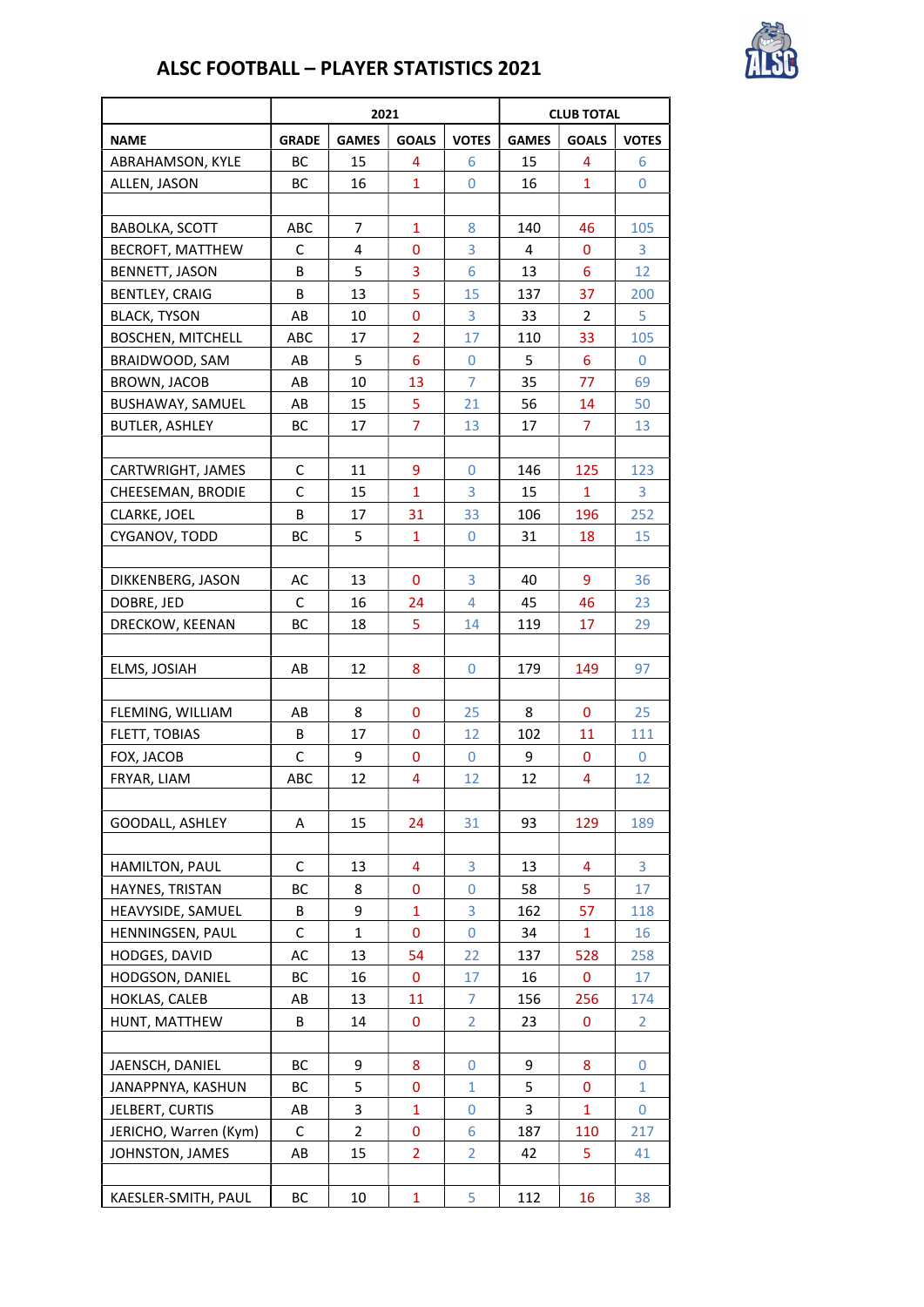

# ALSC FOOTBALL – PLAYER STATISTICS 2021

|                     | 2021         |              |                | <b>CLUB TOTAL</b> |              |                |                |
|---------------------|--------------|--------------|----------------|-------------------|--------------|----------------|----------------|
| <b>NAME</b>         | <b>GRADE</b> | <b>GAMES</b> | <b>GOALS</b>   | <b>VOTES</b>      | <b>GAMES</b> | <b>GOALS</b>   | <b>VOTES</b>   |
| KIDNEY, TIMOTHY     | A            | 14           | 1              | 17                | 26           | 6              | 55             |
| KIDNEY, JAMIESON    | Α            | 1            | 0              | 0                 | 3            | 0              | 0              |
| KOENIG, MATHEW      | AC           | 8            | $\overline{2}$ | $\overline{2}$    | 130          | 68             | 145            |
| KOWALD, THOMAS      | A            | 16           | 20             | 24                | 151          | 247            | 225            |
| KRIEWALDT, NICHOLAS | C            | 12           | 0              | 2                 | 366          | 318            | 545            |
| KUPKE, DANIEL       | ВC           | 16           | $\overline{2}$ | 13                | 46           | 5              | 36             |
|                     |              |              |                |                   |              |                |                |
| LANE, NICHOLAS      | AB           | 14           | 0              | 11                | 106          | 27             | 122            |
| LINES, JEFF         | AC           | 16           | $\overline{7}$ | 5                 | 42           | 45             | 60             |
| LINKE, ADAM         | C            | $\mathbf{1}$ | $\mathbf{0}$   | $\mathbf{0}$      | $\mathbf{1}$ | 0              | 0              |
|                     |              |              |                |                   |              |                |                |
| MCFARLANE, STEPHEN  | <b>BC</b>    | 15           | 3              | $\overline{7}$    | 15           | 3              | $\overline{7}$ |
| MCFARLANE, MARK     | AC           | 12           | $\overline{1}$ | 22                | 255          | 104            | 544            |
| MENZ, MICHAEL       | ВC           | 16           | 29             | 12                | 118          | 106            | 64             |
| MEWETT, RILEY       | ВC           | 17           | 5              | 5                 | 65           | 32             | 19             |
| MIEGEL, ROWAN       | Α            | 14           | 45             | 29                | 110          | 295            | 244            |
| MIEGEL, ADEN        | AC           | 19           | 26             | 48                | 265          | 166            | 397            |
| MILLER, WAYLON      | C            | 8            | 9              | 3                 | 20           | 30             | 3              |
| MILLER, BRODIE      | ВC           | 19           | 26             | $\overline{7}$    | 77           | 38             | 20             |
| MILLER, ROYDEN      | C            | 1            | $\mathbf{1}$   | 0                 | 1            | 1              | 0              |
| MILLER-CUTRALE, DAN | C            | $\mathbf{1}$ | 0              | 0                 | 18           | $\mathbf{1}$   | $\mathbf{1}$   |
|                     |              |              |                |                   |              |                |                |
| NELSON, DARCY       | ВC           | 5            | $\mathbf{1}$   | $\mathbf{1}$      | 17           | 14             | 15             |
| NELSON, ISAAC       | ABC          | 16           | 3              | 23                | 87           | 30             | 77             |
| NITSCHKE, SAMUEL    | ВC           | 13           | 4              | 20                | 13           | 4              | 20             |
| NOLL, BENJAMIN      | ABC          | 14           | 4              | 12                | 280          | 150            | 232            |
| NORMAN, NICHOLAS    | AB           | 14           | $\overline{2}$ | 15                | 14           | $\overline{2}$ | 15             |
|                     |              |              |                |                   |              |                |                |
| O'NEILL, PATRICK    | ABC          | 11           | 17             | 10                | 63           | 74             | 52             |
| O'SULLIVAN, MICHAEL | A            | 8            | 2              | 15                | 8            | $\overline{2}$ | 15             |
| OBST, JUSTIN        | C            | 12           | 3              | 0                 | 115          | 17             | $\overline{7}$ |
|                     |              |              |                |                   |              |                |                |
| PARKER, BENJAMIN    | C            | 2            | 0              | 0                 | 2            | 0              | 0              |
| PRZIBILLA, JAMES    | C            | 14           | $\mathbf{0}$   | 5                 | 41           | 1              | 11             |
|                     |              |              |                |                   |              |                |                |
| RAMSAY, NATHAN      | B            | 3            | 9              | 4                 | 3            | 9              | 4              |
| RICHARDSON, MARK    | AB           | 13           | 0              | 12                | 293          | 20             | 383            |
| ROBINSON, JACK      | ВC           | 18           | $\mathbf{1}$   | 66                | 18           | 1              | 66             |
| ROCHOW, ALEX        | ВC           | 11           | 3              | 1                 | 20           | 3              | 1              |
| ROSENZWEIG, ARLEN   | C            | $\mathbf{1}$ | 0              | $\mathbf 0$       | 55           | 8              | 27             |
| ROSENZWEIG, CALLUM  | ВC           | 16           | 5              | 0                 | 116          | $\overline{7}$ | 15             |
|                     |              |              |                |                   |              |                |                |
| SANDFORD, NICHOLAS  | AB           | 12           | 6              | 6                 | 12           | 6              | 6              |
| SARTI, JORDAN       | AB           | 12           | 8              | 39                | 12           | 8              | 39             |
| SAUNDERS, WADE      | Α            | 8            | 14             | 5                 | 8            | 14             | 5              |
| SCHARNBERG, HAYDEN  | AB           | 17           | 0              | $\overline{2}$    | 142          | 12             | 79             |
| SCHEER, JORDAN      | ВC           | 7            | $\mathbf{1}$   | $\mathbf{1}$      | 71           | 5              | 52             |
| SCHOLEFIELD, CHRIS  | Α            | 13           | 24             | 11                | 97           | 156            | 196            |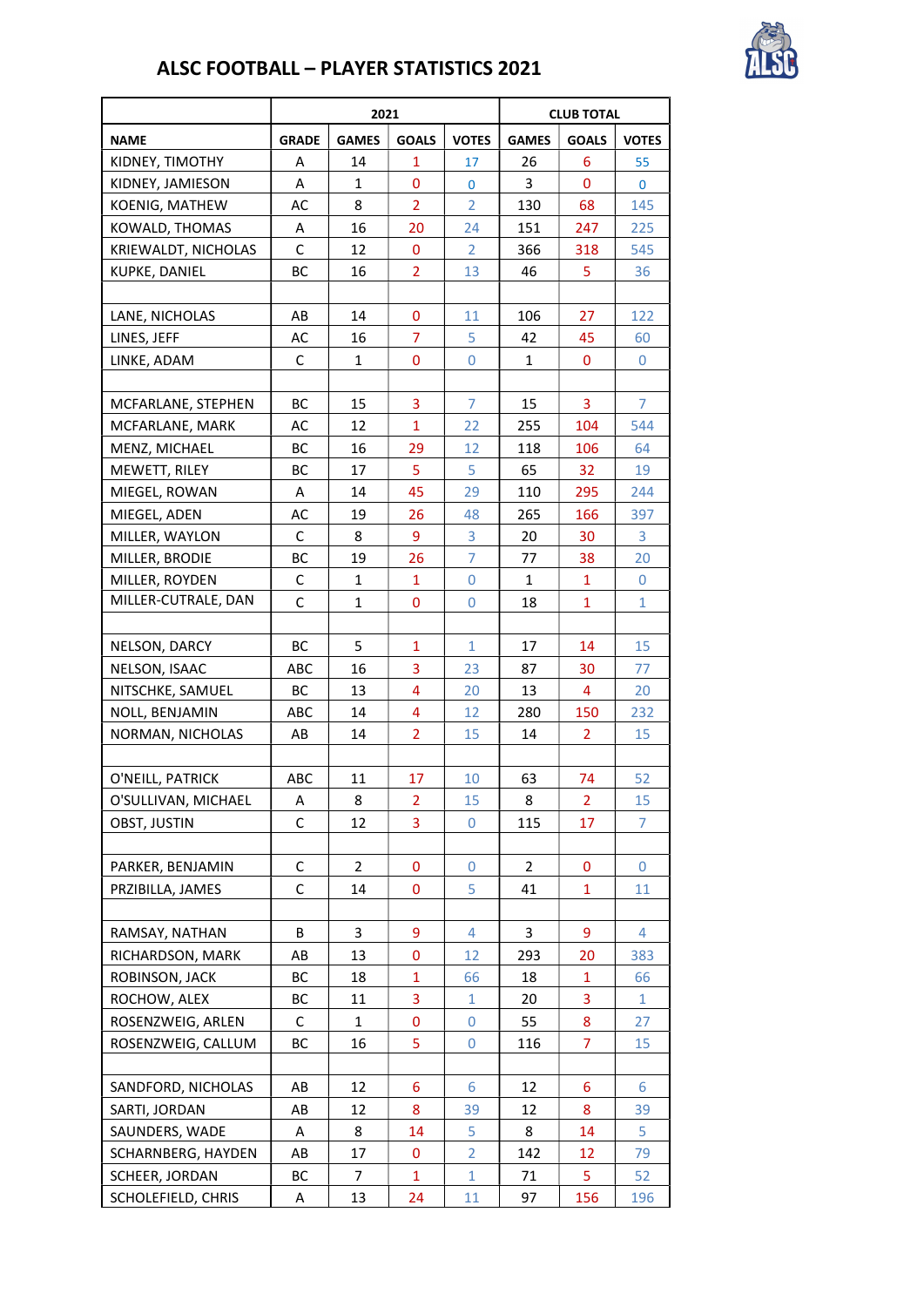

# ALSC FOOTBALL – PLAYER STATISTICS 2021

|                      |              | 2021           |                         | <b>CLUB TOTAL</b> |              |                |                |
|----------------------|--------------|----------------|-------------------------|-------------------|--------------|----------------|----------------|
| <b>NAME</b>          | <b>GRADE</b> | <b>GAMES</b>   | <b>GOALS</b>            | <b>VOTES</b>      | <b>GAMES</b> | <b>GOALS</b>   | <b>VOTES</b>   |
| SCHULZE, THOMAS      | вс           | 6              | $\overline{2}$          | 0                 | 6            | 2              | 0              |
| SCUDDS, CLAY         | ВC           | 9              | $\mathbf{1}$            | 8                 | 9            | $\mathbf{1}$   | 8              |
| SEKAY, THOMAS        | AB           | 14             | 0                       | 21                | 78           | $\overline{2}$ | 48             |
| SENECA, AYRTON       | B            | 16             | 31                      | $\overline{7}$    | 42           | 60             | 10             |
| SHARRAD, LACHLAN     | C            | 12             | $\overline{2}$          | 12                | 25           | 4              | 19             |
| SHUKURU, RABANI      | ВC           | 13             | $\overline{\mathbf{4}}$ | 5                 | 13           | 4              | 5              |
| SIVIOUR, GLENN       | AC           | 14             | 4                       | 8                 | 75           | 17             | 65             |
| SPENCER, CRAIG       | ВC           | 17             | $\overline{2}$          | 24                | 60           | 21             | 65             |
| STANCL, MATHEW       | AB           | 18             | 23                      | 15                | 201          | 342            | 422            |
| STANDLEY, COOPER     | B            | 4              | 0                       | 4                 | 4            | 0              | 4              |
| STONE, ADAM          | ABC          | 9              | $\overline{4}$          | 6                 | 31           | 13             | 21             |
| STONE, JOSHUA        | ABC          | 17             | 18                      | 25                | 17           | 18             | 25             |
|                      |              |                |                         |                   |              |                |                |
| THIEL, JACK          | ВC           | 13             | $\overline{2}$          | 8                 | 31           | 16             | 25             |
| TRAEGER, JESSE       | C            | 3              | 0                       | $\mathbf 0$       | 32           | $\overline{2}$ | 14             |
| TSCHARKE, JUSTIN     | ABC          | 10             | $\overline{2}$          | 41                | 10           | $\overline{2}$ | 41             |
|                      |              |                |                         |                   |              |                |                |
| VAN DER LENDE, HARRY | С            | 17             | 4                       | 8                 | 17           | 4              | 8              |
| VANDERWAL, ISSAC     | C            | 13             | 0                       | 3                 | 74           | 3              | 33             |
|                      |              |                |                         |                   |              |                |                |
| WALKER, ANTHONY      | C            | $\overline{2}$ | 0                       | 0                 | 147          | 16             | 78             |
| WALLACE, JAMES       | ВC           | 15             | $\overline{2}$          | 1                 | 56           | 4              | 5              |
| WATTS, JAMES         | ВC           | 5              | $\mathbf{1}$            | 4                 | 5            | 1              | 4              |
| WEST, JOSHUA         | ВC           | 6              | 6                       | 9                 | 77           | 37             | 146            |
| WHITE, COREY         | A            | 13             | $\overline{4}$          | 36                | 13           | 4              | 36             |
| WHITFORD, MATTHEW    | AC           | 5              | 0                       | 1                 | 14           | 1              | 25             |
| WILDE, BAILEY        | ВC           | 11             | $\mathbf{1}$            | 9                 | 11           | $\mathbf{1}$   | 9              |
| WILLIAMS, RYAN       | AB           | 6              | 0                       | 6                 | 19           | $\mathbf{1}$   | 26             |
| WILLIS, JUSTIN       | C            | 7              | 0                       | 2                 | 7            | 0              | $\overline{2}$ |
| WILSON, ANDREW       | Α            | 15             | $\overline{7}$          | 51                | 15           | $\overline{7}$ | 51             |
|                      |              |                |                         |                   |              |                |                |
| ZUBRINICH, JAMES     | А            | 17             | 8                       | 19                | 91           | 17             | 75             |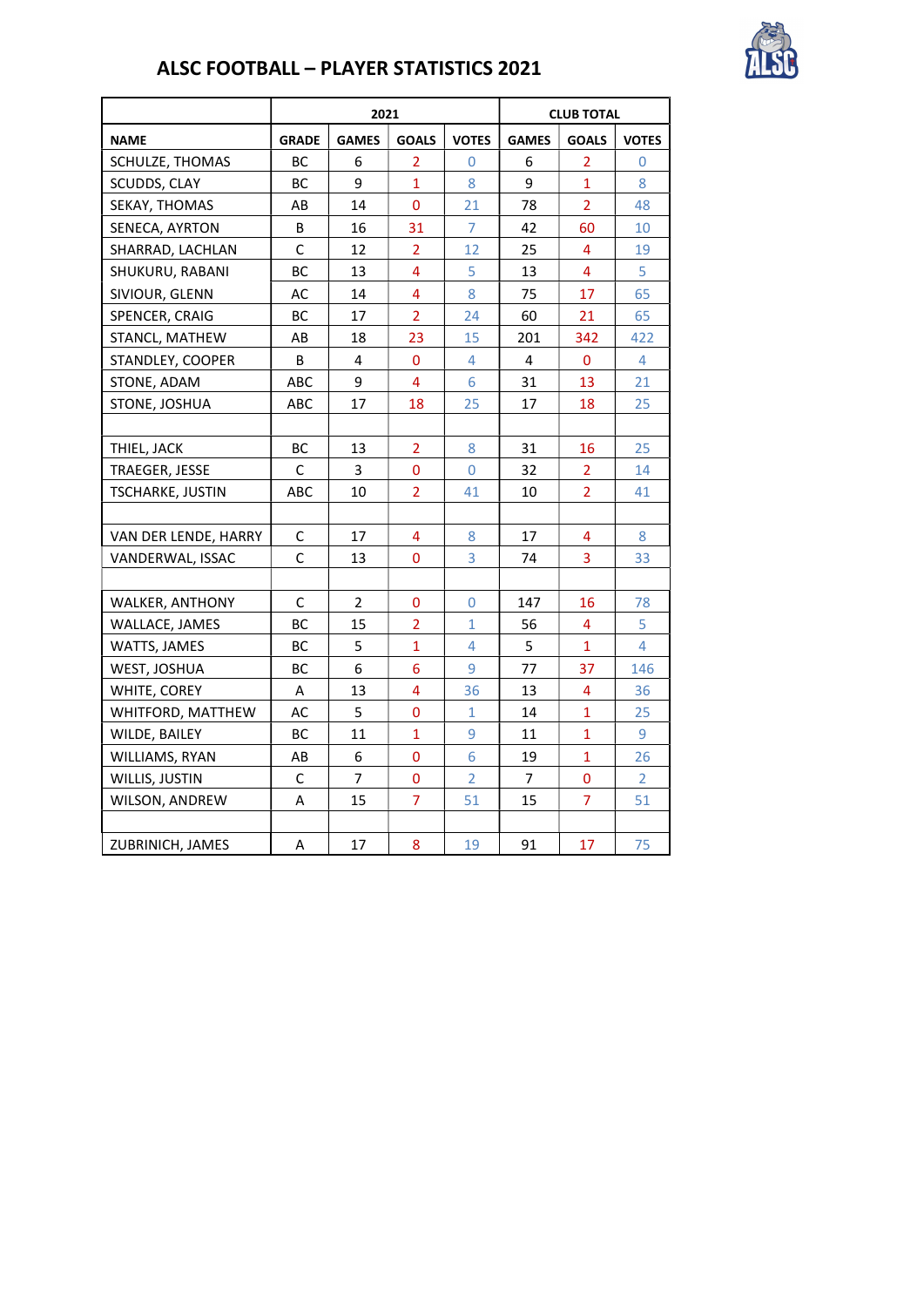# ALSC FOOTBALL 2021 – TOP 30 CURRENT PLAYER STATSTICS

|              | <b>BEST &amp; FAIREST VOTES</b> |     |                          | <b>GAMES PLAYED</b>      |                     |                | <b>GOALS KICKED</b>      |     |
|--------------|---------------------------------|-----|--------------------------|--------------------------|---------------------|----------------|--------------------------|-----|
| $\mathbf{1}$ | KRIEWALDT, NICHOLAS             | 545 | $\mathbf{1}$             | KRIEWALDT, NICHOLAS      | $366$ 1             |                | HODGES, DAVID            | 528 |
| 2            | MCFARLANE, MARK                 | 544 | 2                        | RICHARDSON, MARK         | 293                 | $\overline{2}$ | STANCL, MATHEW           | 342 |
| 3            | STANCL, MATHEW                  | 422 | 3                        | NOLL, BENJAMIN           | 280                 | 3              | KRIEWALDT, NICHOLAS      | 318 |
| 4            | MIEGEL, ADEN                    | 397 | 4                        | MIEGEL, ADEN             | 265                 | $\overline{4}$ | MIEGEL, ROWAN            | 295 |
| 5            | RICHARDSON, MARK                | 383 | 5                        | MCFARLANE, MARK          | 255                 | -5             | HOKLAS, CALEB            | 256 |
| 6            | HODGES, DAVID                   | 258 | 6                        | STANCL, MATHEW           | $201 \, \vert \, 6$ |                | KOWALD, THOMAS           | 247 |
| 7            | CLARKE, JOEL                    | 252 | $\overline{\phantom{a}}$ | JERICHO, Warren (Kym)    | 187                 | $\overline{7}$ | CLARKE, JOEL             | 196 |
| 8            | MIEGEL, ROWAN                   | 244 | 8                        | ELMS, JOSIAH             | 179                 | -8             | MIEGEL, ADEN             | 166 |
| 9            | NOLL, BENJAMIN                  | 232 | 9                        | HEAVYSIDE, SAMUEL        | 162   9             |                | SCHOLEFIELD, CHRIS       | 156 |
| 10           | KOWALD, THOMAS                  | 225 | 10                       | HOKLAS, CALEB            | 156                 | 10             | NOLL, BENJAMIN           | 150 |
| 11           | JERICHO, Warren (Kym)           | 217 | 11                       | KOWALD, THOMAS           | 151                 | 11             | ELMS, JOSIAH             | 149 |
| 12           | BENTLEY, CRAIG                  | 200 | 12                       | WALKER, ANTHONY          | 147                 | 12             | GOODALL, ASHLEY          | 129 |
| 13           | SCHOLEFIELD, CHRIS              | 196 | 13                       | CARTWRIGHT, JAMES        | 146                 | 13             | CARTWRIGHT, JAMES        | 125 |
| 14           | GOODALL, ASHLEY                 | 189 | 14                       | SCHARNBERG, HAYDEN       | 142                 | 14             | JERICHO, Warren (Kym)    | 110 |
| 15           | HOKLAS, CALEB                   | 174 | 15                       | <b>BABOLKA, SCOTT</b>    | 140                 | 15             | MENZ, MICHAEL            | 106 |
| 16           | WEST, JOSHUA                    | 146 | 16                       | BENTLEY, CRAIG           | 137                 | 16             | MCFARLANE, MARK          | 104 |
| 17           | KOENIG, MATHEW                  | 145 | 17                       | HODGES, DAVID            | 137                 | 17             | BROWN, JACOB             | 77  |
| 18           | CARTWRIGHT, JAMES               | 123 | 18                       | KOENIG, MATHEW           | 130                 | 18             | O'NEILL, PATRICK         | 74  |
| 19           | LANE, NICHOLAS                  | 122 | 19                       | DRECKOW, KEENAN          | 119                 | 19             | KOENIG, MATHEW           | 68  |
| 20           | HEAVYSIDE, SAMUEL               | 118 | 20                       | MENZ, MICHAEL            | 118                 | 20             | SENECA, AYRTON           | 60  |
| 21           | FLETT, TOBIAS                   | 111 | 21                       | ROSENZWEIG, CALLUM       | 116                 | 21             | HEAVYSIDE, SAMUEL        | 57  |
| 22           | <b>BABOLKA, SCOTT</b>           | 105 | 22                       | OBST, JUSTIN             | 115                 | 22             | BABOLKA, SCOTT           | 46  |
| 23           | <b>BOSCHEN, MITCHELL</b>        | 105 | 23                       | KAESLER-SMITH, PAUL      | 112                 | 23             | DOBRE, JED               | 46  |
| 24           | ELMS, JOSIAH                    | 97  | 24                       | <b>BOSCHEN, MITCHELL</b> | 110                 | 24             | LINES, JEFF              | 45  |
| 25           | SCHARNBERG, HAYDEN              | 79  | 25                       | MIEGEL, ROWAN            | 110                 | 25             | MILLER, BRODIE           | 38  |
| 26           | <b>WALKER, ANTHONY</b>          | 78  | 26                       | CLARKE, JOEL             | 106                 | 26             | <b>BENTLEY, CRAIG</b>    | 37  |
| 27           | NELSON, ISAAC                   | 77  | 27                       | LANE, NICHOLAS           | 106                 | 27             | WEST, JOSHUA             | 37  |
| 28           | ZUBRINICH, JAMES                | 75  | 28                       | FLETT, TOBIAS            | 102                 | 28             | <b>BOSCHEN, MITCHELL</b> | 33  |
| 29           | BROWN, JACOB                    | 69  | 29                       | SCHOLEFIELD, CHRIS       | 97                  | 29             | MEWETT, RILEY            | 32  |
| 30           | ROBINSON, JACK                  | 66  | 30                       | GOODALL, ASHLEY          | 93                  | 30             | NELSON, ISAAC            | 30  |